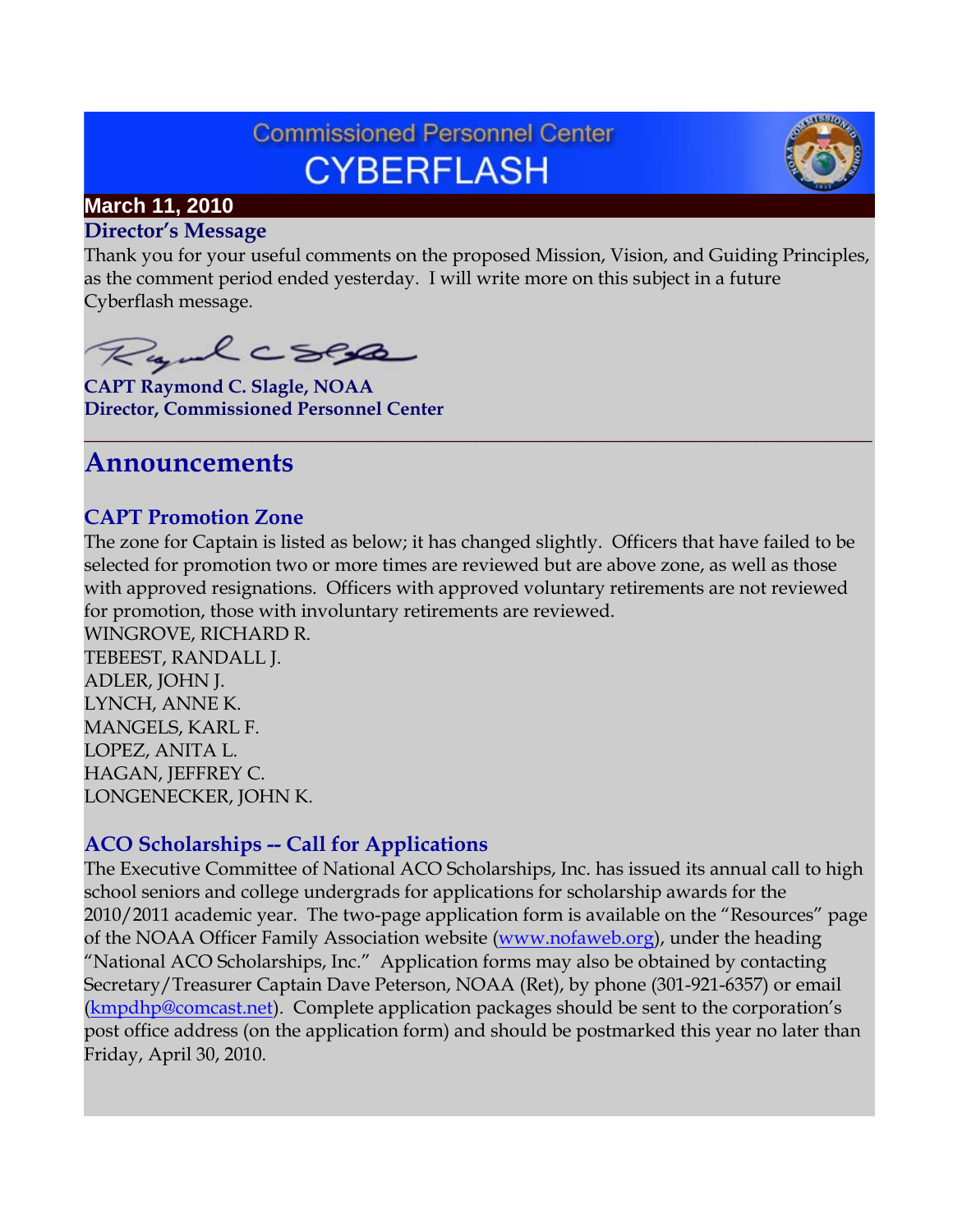#### **Dental Services Update**

As of August 1, 2009 United Concordia began administering the Department of Defense's Active Duty Dental Program (ADDP). Under this new program, active duty personnel can access dental services in the private sector when they are unable to receive care at a military dental treatment facility (DTF). Currently, the ADDP is only available to the Air Force, Army, Coast Guard, Marine Corps, and Navy. Therefore, the NOAA Corps and Public Health Service Commissioned Corps (PHS) are not eligible for the ADDP. NOAA Corps officers may continue to seek care from the DTF's; however it may be difficult to schedule appointments because of the shortage in staff. Therefore, you are authorized to receive dental care from a civilian provider if the DTF is unable to provide you with full dental service.

Routine services such as annual and bi-annual dental exam(s), cleaning(s), and simple filling(s) are authorized and do not require pre-authorization from the NOAA Corps Medical Administration Branch. Officers needing any major dental services such as root canal(s), crown(s), orthodontic treatment, etc. are required to obtain pre-authorization from the NOAA Corps Medical Administration Branch prior to receiving these services. The dental office must submit the request via fax or by mail. When obtaining dental services from a civilian provider you must present a copy of your uniformed services identification card and instruct the provider to submit billing information to: LCDR Elizabeth Hobson-Powell, CPC/Medical Administration Branch, 8403 Colesville Road, Suite 500, Silver Spring, MD 20910 or the provider can fax the Dental Claim Form to 301-713-2039 to receive payment by credit card.

**\_\_\_\_\_\_\_\_\_\_\_\_\_\_\_\_\_\_\_\_\_\_\_\_\_\_\_\_\_\_\_\_\_\_\_\_\_\_\_\_\_\_\_\_\_\_\_\_\_\_\_\_\_\_\_\_\_\_\_\_\_\_\_\_\_\_\_\_\_\_\_\_\_\_\_**

### **Upcoming Uniform and Awards Board Meetings**

March 16, 2010 -- note change in date April 13, 2010

#### **\_\_\_\_\_\_\_\_\_\_\_\_\_\_\_\_\_\_\_\_\_\_\_\_\_\_\_\_\_\_\_\_\_\_\_\_\_\_\_\_\_\_\_\_\_\_\_\_\_\_\_\_\_\_\_\_\_\_\_\_\_\_\_\_\_\_\_\_\_\_\_\_\_\_\_ Approved Retirements/Resignations/Separations**

The following officers have approved retirements, resignations, or separations. Be sure to thank them for their service to NOAA and nation and wish them the best the next time you see these officers!

| LT Silas M. Ayers          | March 31, 2010 |  |
|----------------------------|----------------|--|
| <b>LCDR Andrew A. Hall</b> | May 1, 2010    |  |
| LTJG Rebecca J.-R. Almeida | June 1, 2010   |  |
| LCDR James A. Bunn, II     | June 1, 2010   |  |
| LT David A. Strausz        | July 31, 2010  |  |
| CDR Andrea M. Hrusovsky    | August 1, 2010 |  |